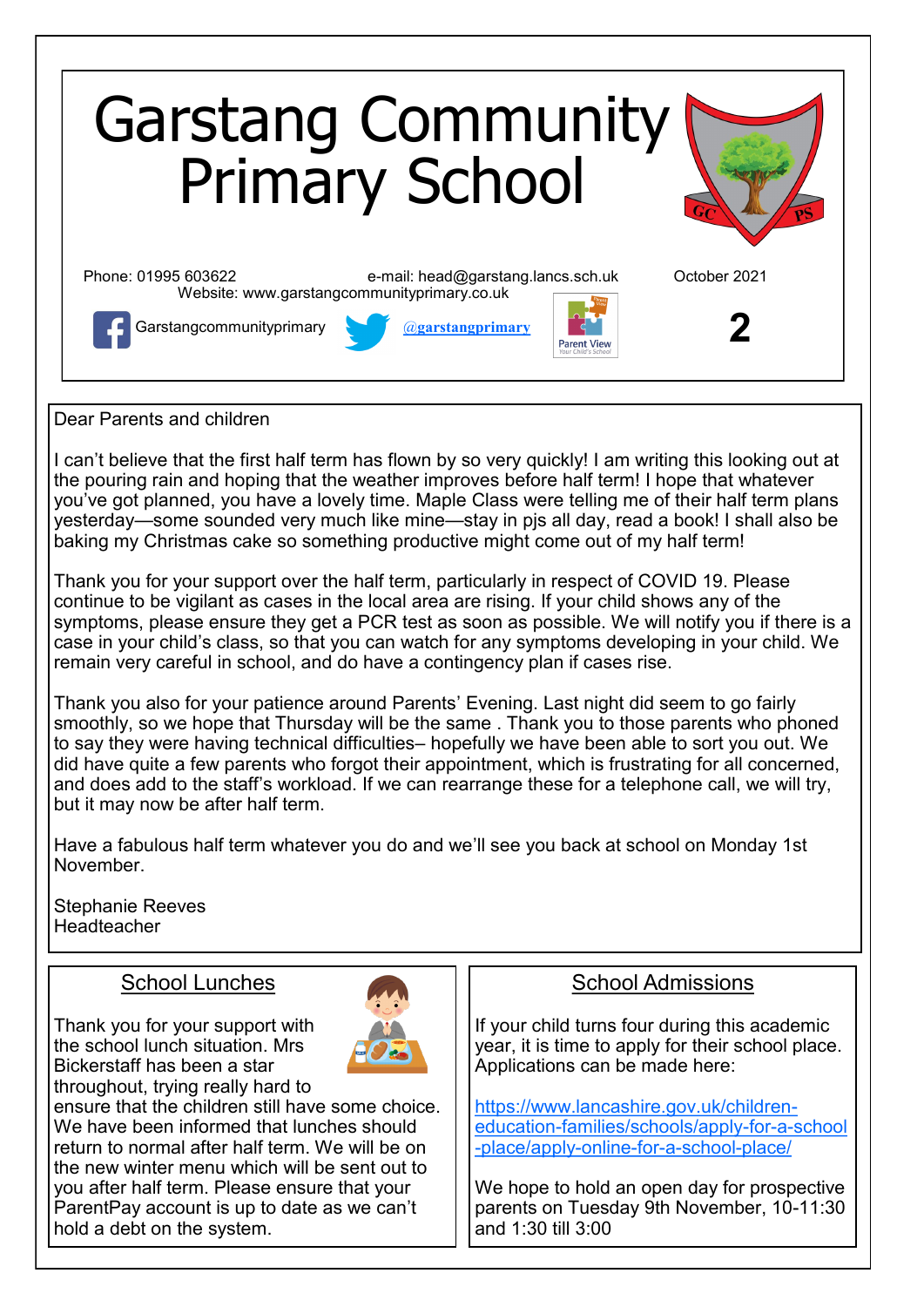### Uniform

Thank you for ensuring the children are coming to school looking smart. After half term, we will be in winter uniform, which means summer dresses can go away until the weather gets warmer again after Easter.

After donating 34 jumpers to the PTA uniform shop after summer, I now have **8** more unnamed jumpers and cardigans that have been collected since we started in September. We do take these round the classes as soon as we find them, but without names, they are every hard to re-unite with their owners. **Please ensure all items of uniform are clearly named and please keep checking the name can be read after washing.** We do talk to the children regularly about their responsibility for looking after their own things. If there is a dry day when we return after half term, I will put the lost property out for you to look at and reclaim, and any that are left will then be donated to the uniform shop. All items at the PTA shop are £1. They have trousers, shorts, dresses, skirts, PE shorts, school bags, as well as the school jumpers. The contact is Anna Coulton and her number is 07733081337.

### Parent Governor

We currently have a Parent Governor vacancy on our Governing Board. Being a Parent Governor is an interesting and varied role where you have the opportunity to help shape the future of our wonderful school. Nomination forms will be sent out in the first week of term—if you are interested in the role but would like a little more information, please come and have a chat to me, or one of our other parent governors (Petra Werler and Luke Holmes).

## Parent View

Don't forget to use Parent View to let Ofsted know your views on our school and the education your child receives. The link is always at the top of the newsletter, and is also found at the following link:

[https://parentview.ofsted.gov.uk/login?](https://parentview.ofsted.gov.uk/login?destination=give-your-views) [destination=give](https://parentview.ofsted.gov.uk/login?destination=give-your-views)-your-views

You are able to share your views once each year, so if you filled in the form last year, you are able to do so again this year.

# School Improvement Plan

Each year, we produce a School Improvement Plan, where we identify our priorities for the coming year. Obviously, this year our priority is to ensure children are happy and settled in school, and that enforced school closures have had as little impact on their mental health and attainment as possible. We also aim to provide as much continuity of education as we can in these difficult times.

Our priorities for the coming year are:

- 1. To ensure that challenging targets and quality first teaching continuing to allow all children to make good or better progress.
- 2. To ensure a broad and balanced curriculum with a clear emphasis on progression of skills and knowledge, with a detailed scheme of work for subjects.
- 3. To continue our review, update and evaluation of the teaching of reading within school so that reading scores are at least in line with national averages. Develop and write a robust phonics programme tailored to our children and school.
- 4. To create and implement an effective, efficient and manageable assessment system to address the new early learning goals in EYFS, to ensure children make a good start to their learning journey.